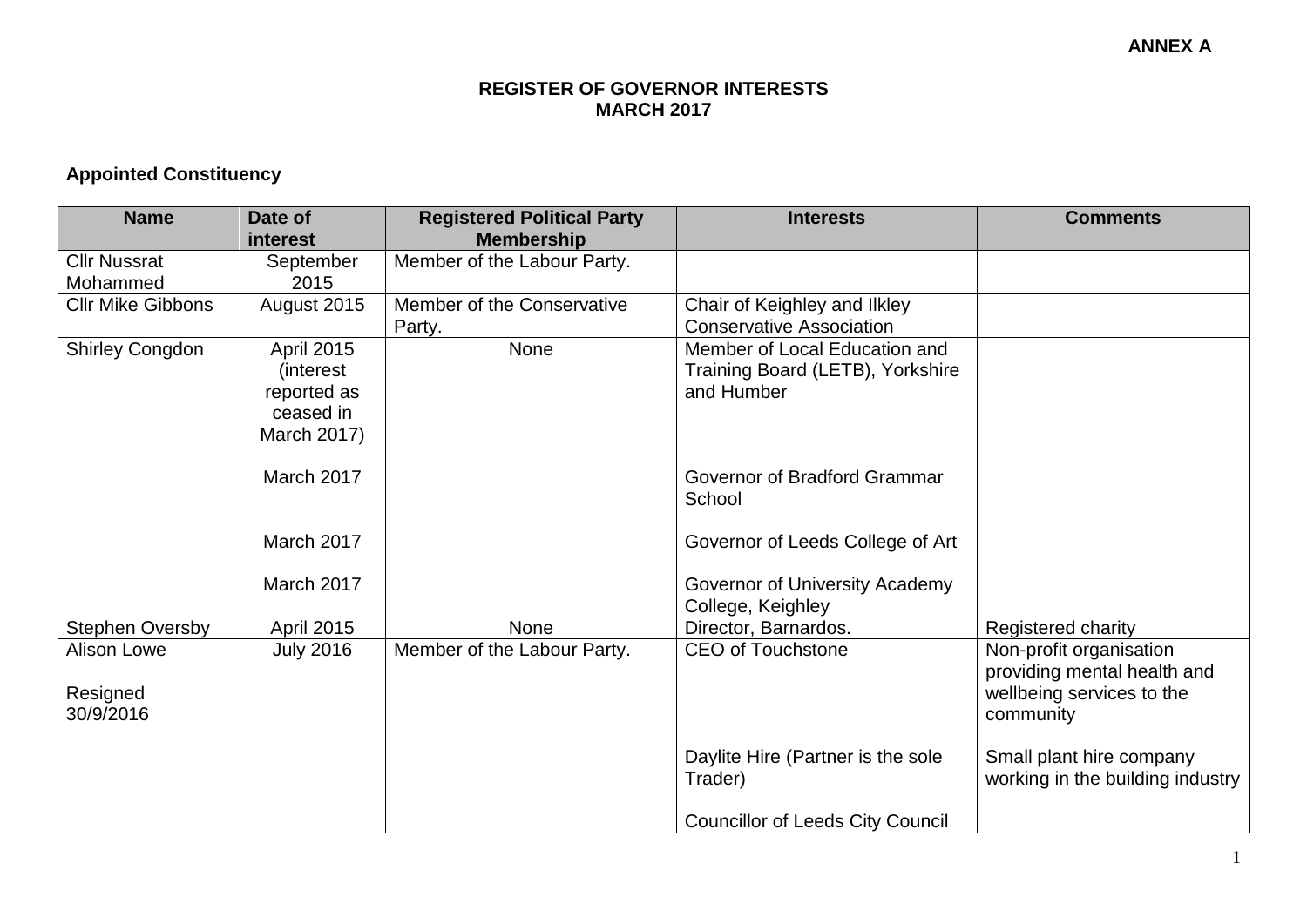| <b>Name</b>              | Date of<br>interest | <b>Registered Political Party</b><br><b>Membership</b> | <b>Interests</b> | <b>Comments</b>                                                                            |
|--------------------------|---------------------|--------------------------------------------------------|------------------|--------------------------------------------------------------------------------------------|
| Fozia Sarwar             |                     |                                                        |                  |                                                                                            |
| <b>Cllr Tanya Graham</b> | August 2016         | <b>Member of Conservative Party</b>                    | Director CGTI    | CGTI is a limited company<br>with no dealings with the NHS<br>or any other associated body |
| Ranjit Arora             | <b>July 2016</b>    | Member of Labour Party                                 |                  |                                                                                            |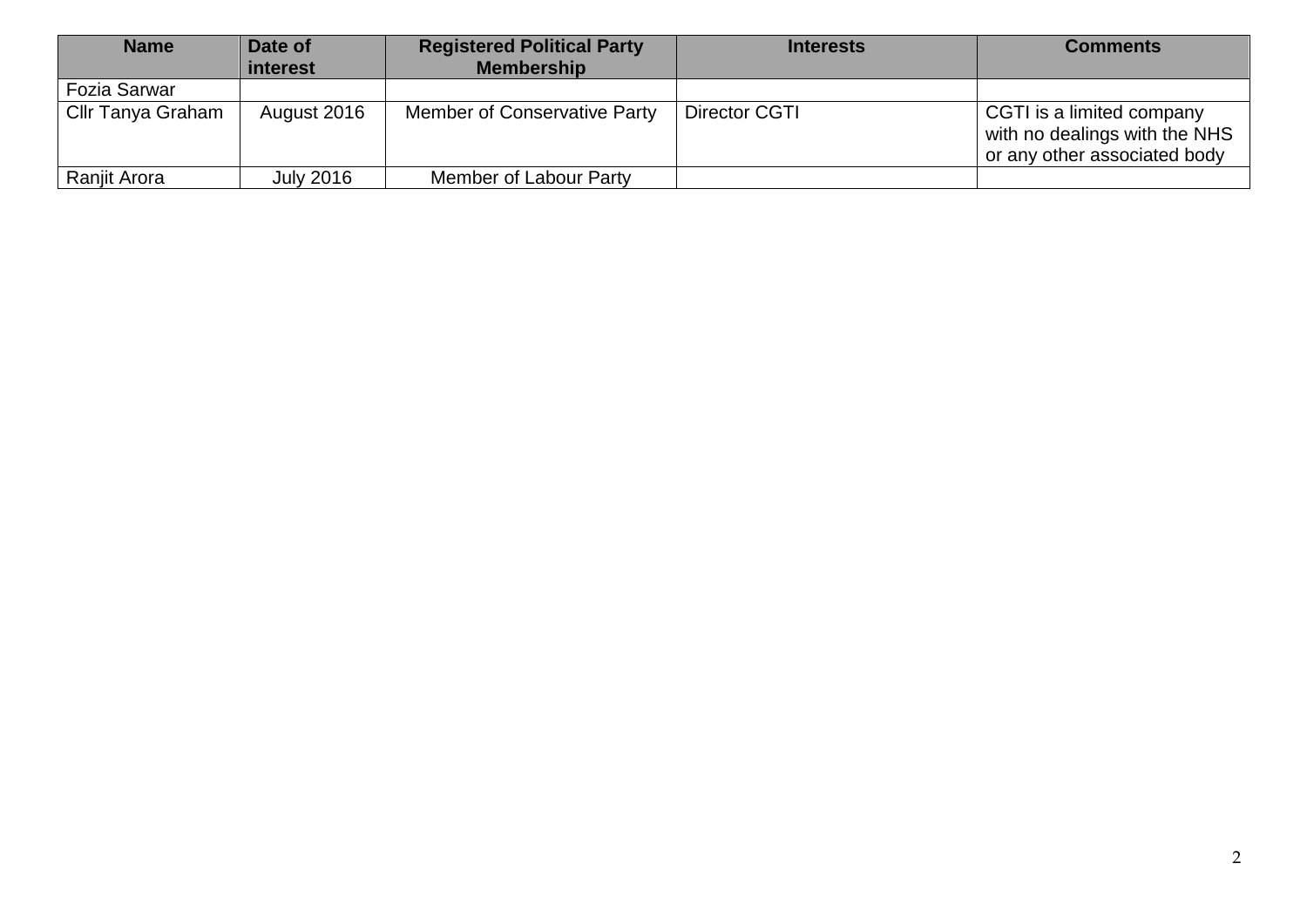# **Bradford East Constituency**

| <b>Name</b>                       | Date of<br><i>interest</i>                                                               | <b>Registered Political Party</b><br><b>Membership</b> | <b>Interests</b>                                                       | <b>Comments</b>                                                                                                                       |
|-----------------------------------|------------------------------------------------------------------------------------------|--------------------------------------------------------|------------------------------------------------------------------------|---------------------------------------------------------------------------------------------------------------------------------------|
| Amanda Martin-<br><b>Richards</b> | <b>April 2015</b>                                                                        | None                                                   | Foster Carer, City of Bradford<br><b>Metropolitan District Council</b> |                                                                                                                                       |
| <b>Kevin Russell</b>              | <b>April 2015</b><br>(Interest)<br>ceased in<br><b>August 2016)</b><br><b>April 2015</b> |                                                        | Chairman, Mindworks<br><b>Volunteer Community Health</b>               | Voluntary organisation.<br>Provides information to<br>employers about mental health<br>in the workplace.<br>A service provided by the |
|                                   |                                                                                          |                                                        | Champion, Champions Show the<br>Way                                    | Trust.                                                                                                                                |
|                                   | November<br>2015                                                                         | Member of the Labour Party                             |                                                                        |                                                                                                                                       |
| Waafa Nawaz                       | <b>April 2015</b>                                                                        | <b>None</b>                                            | Director, Cepheus Procurement<br><b>Solutions Ltd</b>                  | Sole Director of this Private<br><b>Limited Company</b>                                                                               |
|                                   | <b>April 2015</b>                                                                        |                                                        | Trustee, Naye Subah                                                    | Provides daycare and a<br>support service for women<br>with mental health difficulties.                                               |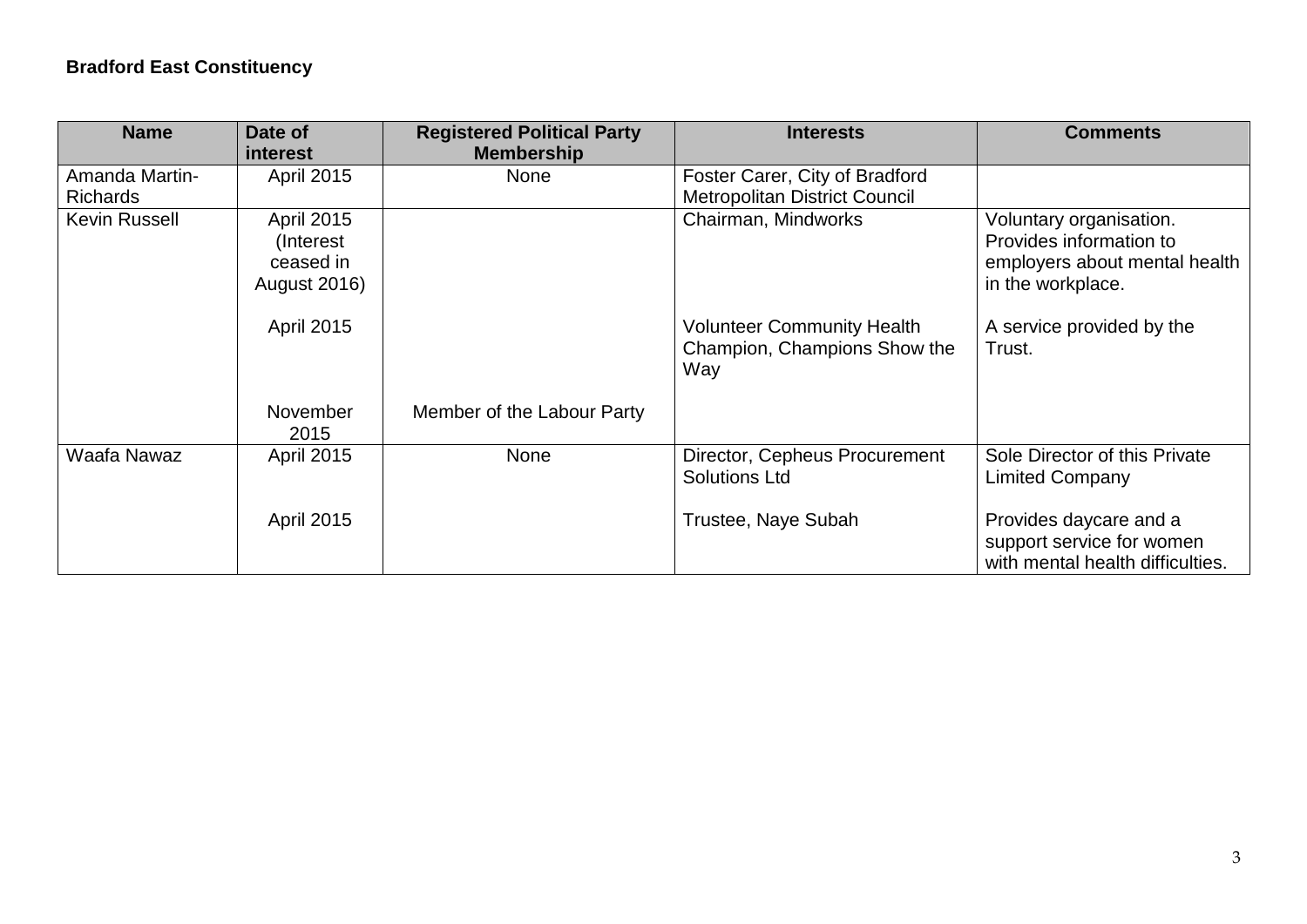### **Bradford South Constituency**

| <b>Name</b>     | Date of<br><b>interest</b> | <b>Registered Political Party</b><br><b>Membership</b> | <b>Interests</b>                                                      | <b>Comments</b>                                                                                 |
|-----------------|----------------------------|--------------------------------------------------------|-----------------------------------------------------------------------|-------------------------------------------------------------------------------------------------|
| George Deane    | April 2015                 | None                                                   | Chair, Black Health Forum                                             | A voluntary organisation which<br>aims to reduce health<br>inequalities.                        |
|                 |                            |                                                        | Daughter works at the Trust.                                          |                                                                                                 |
| Michelle Eggett | April 2015                 | None                                                   | Student representative at Bradford<br>University.                     |                                                                                                 |
|                 | February 2016              |                                                        | Volunteer mentor/study coach at<br>Centrepoint                        | Centrepoint is a charity for<br>young people who are<br>homeless or at risk of<br>homelessness. |
|                 | <b>April 2016</b>          |                                                        | Board of Trustees Member,<br><b>Bradford Counselling Services Ltd</b> | Resigned 7/7/2016                                                                               |
| Sandra McIntosh | <b>April 2015</b>          | Member of the Labour Party                             | <b>None</b>                                                           |                                                                                                 |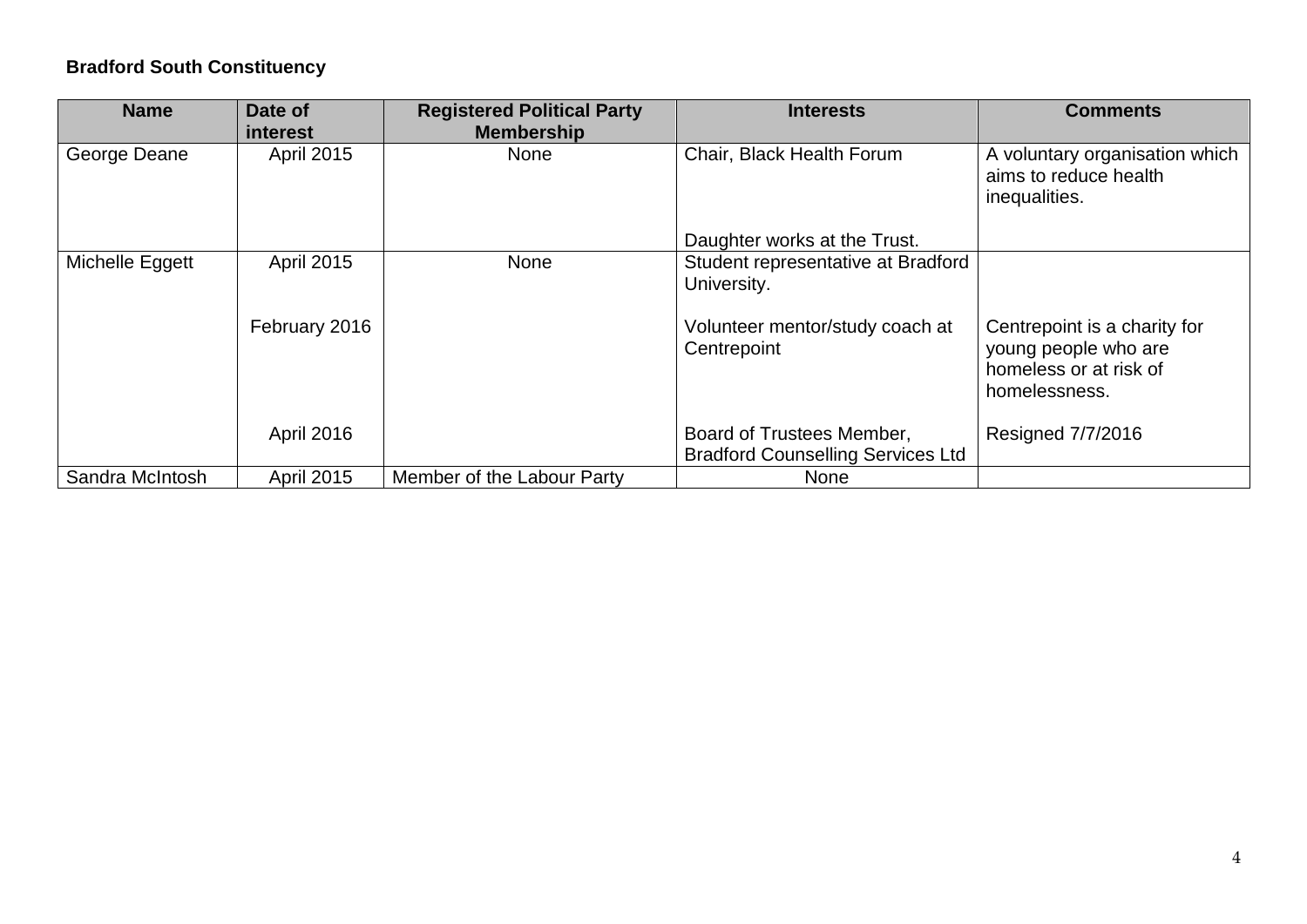### **Bradford West Constituency**

| <b>Name</b>        | Date of<br><i>interest</i> | <b>Registered Political Party</b><br><b>Membership</b> | <b>Interests</b>                                                                                               | <b>Comments</b>                                                                 |
|--------------------|----------------------------|--------------------------------------------------------|----------------------------------------------------------------------------------------------------------------|---------------------------------------------------------------------------------|
| <b>Colin Perry</b> | <b>April 2015</b>          | <b>None</b>                                            | Trustee, Bradford and Airedale<br>Mental Health Advocacy Group                                                 | A user-led mental health<br>service.                                            |
|                    | May 2016                   |                                                        | <b>Volunteer at Manorlands Hospice</b>                                                                         | A charity                                                                       |
|                    | <b>March 2016</b>          | Member of the Labour Party                             |                                                                                                                |                                                                                 |
| David Spencer      | <b>April 2015</b>          | Member of the Conservative<br>Party.                   | Chair, Patient Participation Group,<br>Kensington Partnership,<br>Kensington Health Centre,<br><b>Bradford</b> | A GP Multi-Practice                                                             |
| Mahfooz Khan       | <b>April 2005</b>          | Member of the Labour Party                             | Client Liaison Officer, Legal<br><b>Marketing Services</b>                                                     | A private company that deals<br>with claims relating to<br>industrial deafness. |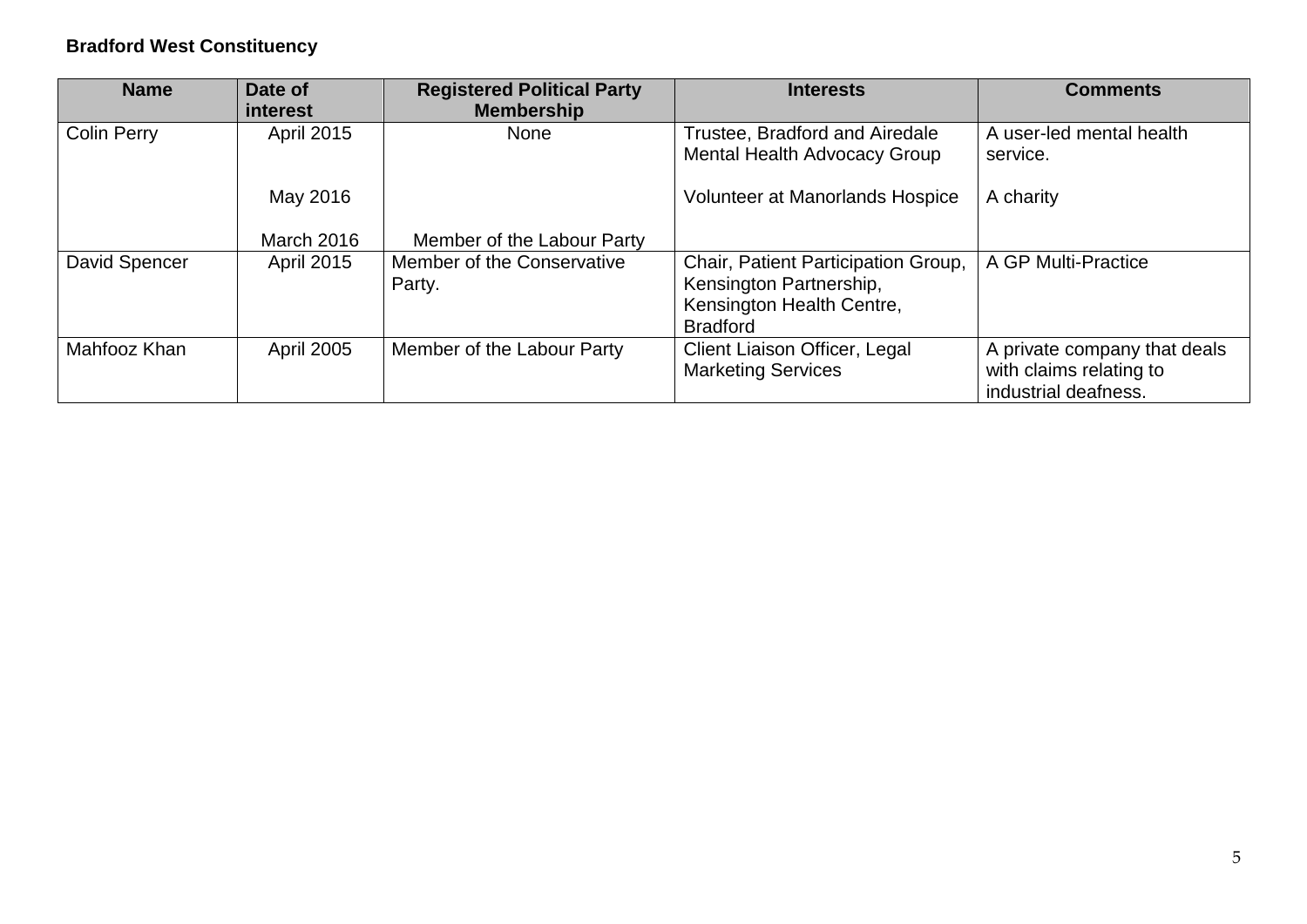## **Craven Constituency**

| <b>Name</b>          | Date of           | <b>Registered Political Party</b> | <b>Interests</b>                                                | <b>Comments</b>                                                 |
|----------------------|-------------------|-----------------------------------|-----------------------------------------------------------------|-----------------------------------------------------------------|
|                      | interest          | <b>Membership</b>                 |                                                                 |                                                                 |
| <b>Hazel Chatwin</b> | <b>April 2015</b> | None                              | Vice Chair, Craven Community                                    | An organisation which                                           |
|                      | <i>(interest)</i> |                                   | and Voluntary Services (CVS)                                    | provides support to community                                   |
|                      | ceased in         |                                   |                                                                 | and voluntary organisations in                                  |
|                      | March 2017)       |                                   |                                                                 | Craven.                                                         |
|                      | April 2015        |                                   | Member of Healthwatch Bradford                                  |                                                                 |
|                      |                   |                                   | and District                                                    |                                                                 |
|                      | April 2015        |                                   | Member of Healthwatch, North                                    |                                                                 |
|                      |                   |                                   | Yorkshire                                                       |                                                                 |
|                      |                   |                                   |                                                                 |                                                                 |
|                      | April 2015        |                                   | Member of Fisher Medical Patient                                |                                                                 |
|                      |                   |                                   | and Public Participation Group                                  |                                                                 |
|                      |                   |                                   |                                                                 |                                                                 |
|                      | March 2017        |                                   | Member of the Airedale,<br><b>Wharfedale and Craven Patient</b> |                                                                 |
|                      |                   |                                   | and Public Participation Group                                  |                                                                 |
|                      | March 2017        |                                   |                                                                 |                                                                 |
|                      |                   |                                   | Member of the Airedale,<br><b>Wharfedale and Craven Health</b>  | Brings local health partners<br>together to consider key health |
|                      |                   |                                   | and Wellbeing Hub                                               | matters                                                         |
|                      | March 2017        |                                   |                                                                 |                                                                 |
|                      |                   |                                   | <b>Embsay Parish Councillor</b>                                 |                                                                 |
|                      | March 2017        |                                   | North Yorkshire County Council                                  |                                                                 |
|                      |                   |                                   | Area Committee Voluntary Sector                                 |                                                                 |
|                      |                   |                                   | representative                                                  |                                                                 |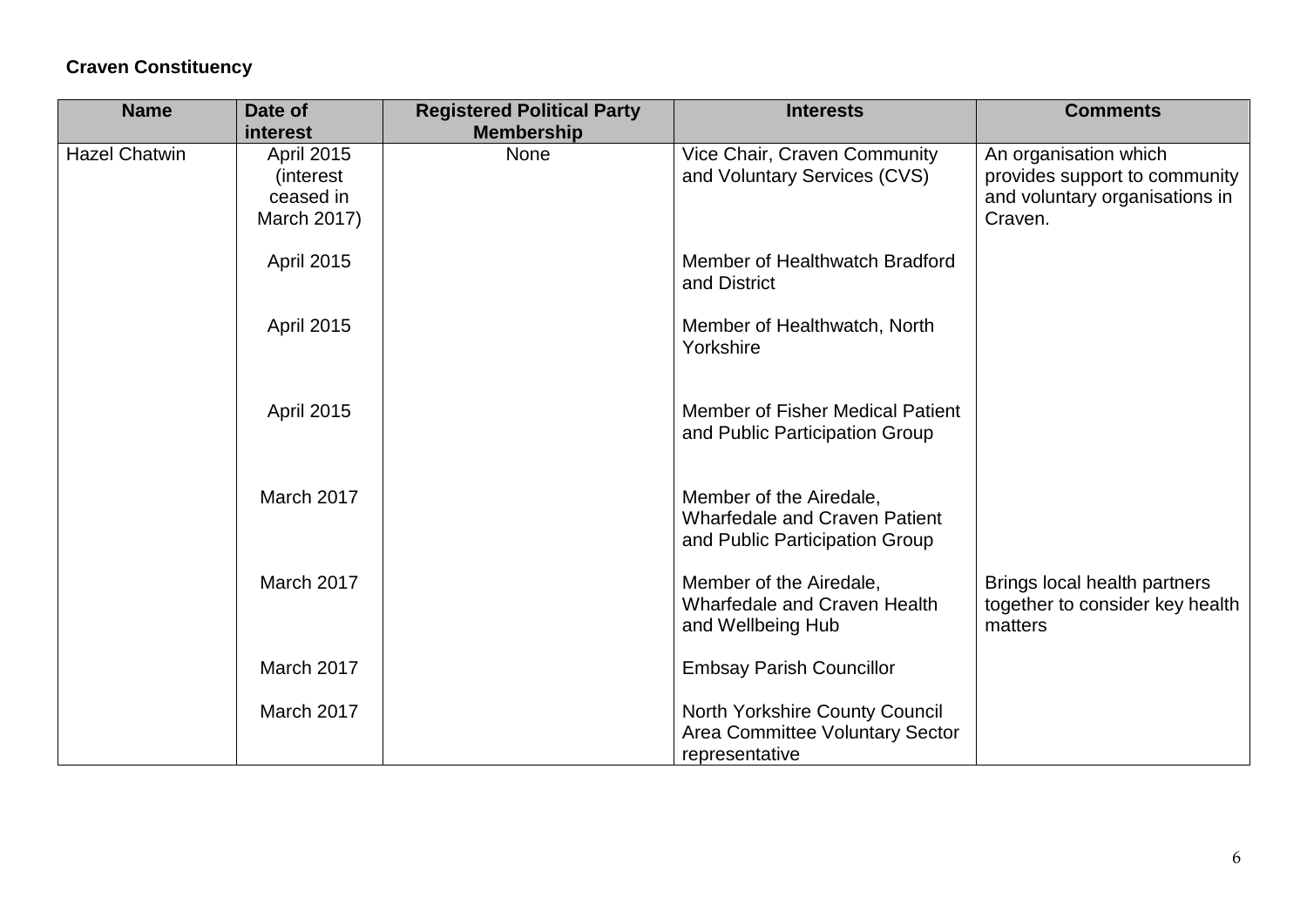### **Keighley Constituency**

| <b>Name</b>    | Date of           | <b>Registered Political Party</b> | <b>Interests</b>                                       | <b>Comments</b>                                                                                                                                              |
|----------------|-------------------|-----------------------------------|--------------------------------------------------------|--------------------------------------------------------------------------------------------------------------------------------------------------------------|
|                | <b>interest</b>   | <b>Membership</b>                 |                                                        |                                                                                                                                                              |
| Nicholas Smith | <b>April 2015</b> | <b>None</b>                       | <b>None</b>                                            |                                                                                                                                                              |
|                | November          |                                   | Investigating the potential                            |                                                                                                                                                              |
|                | 2015              |                                   | provision of a WRAP service to                         |                                                                                                                                                              |
|                |                   |                                   | the Trust                                              |                                                                                                                                                              |
| Nicky Green    | February 2017     | None                              | Lay Member of IFR Panel, AWC<br>and Bradford CCGs      | Assesses individual funding<br>requests for non-<br>commissioned services                                                                                    |
|                | February 2017     |                                   | Lay Member of Self Care and<br><b>Prevention Board</b> | A CCG, Council, Public Health<br>and Voluntary Sector joint<br>venture which deals with the<br>education of patients in self<br>care through joint services. |
|                | February 2017     |                                   | Chair of Haworth PPG                                   | <b>Patient Participation Group</b>                                                                                                                           |
|                | February 2017     |                                   | <b>AWC Network, PPG Executive</b><br>Member            | Communication and<br>development of PPGs in AWC                                                                                                              |
|                |                   |                                   |                                                        |                                                                                                                                                              |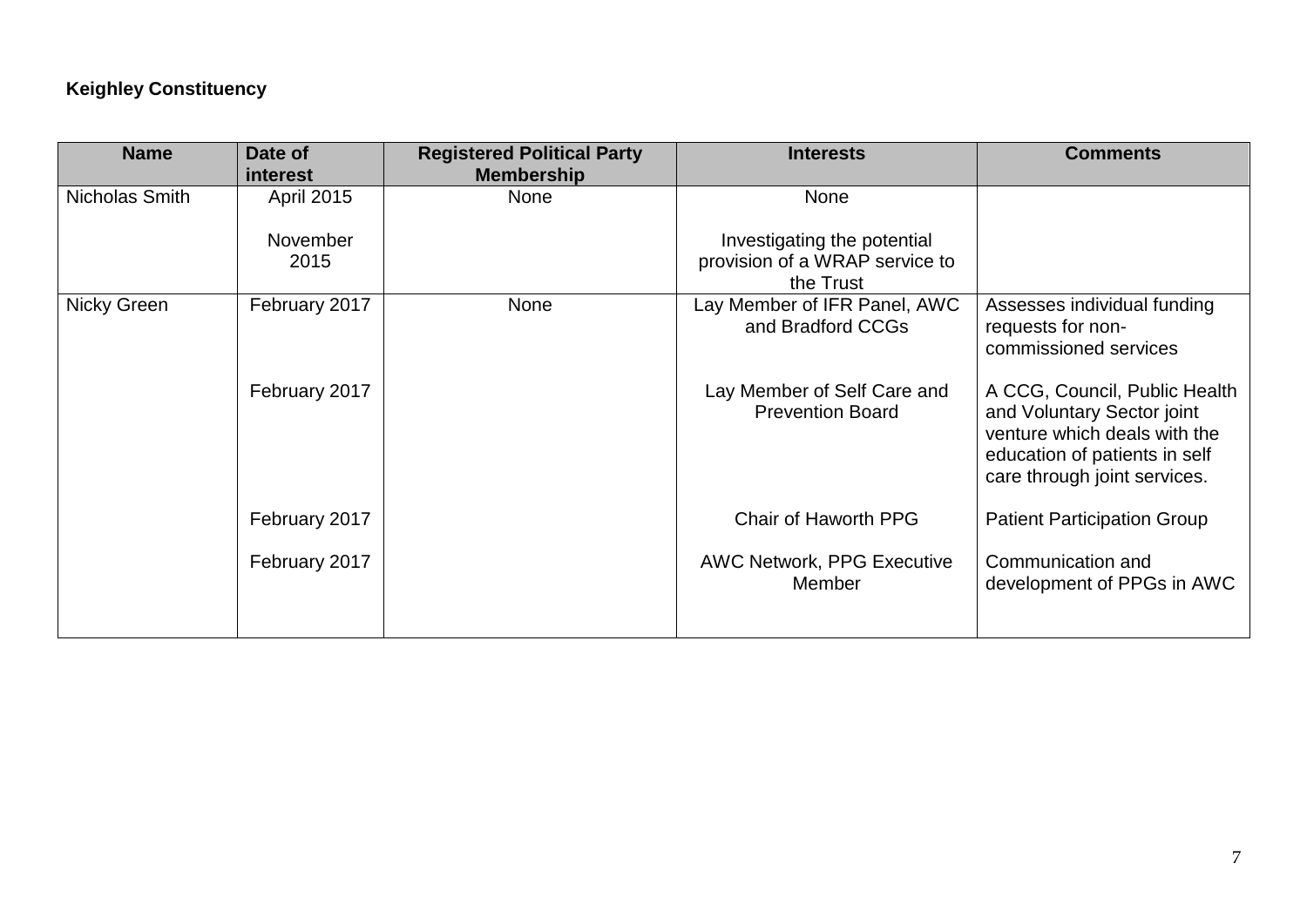## **Rest of England Constituency**

| <b>Name</b>         | Date of<br>interest | <b>Registered Political Party</b><br><b>Membership</b> | <b>Interests</b>                                                  | <b>Comments</b>                           |
|---------------------|---------------------|--------------------------------------------------------|-------------------------------------------------------------------|-------------------------------------------|
| <b>Hayley Lomas</b> | <b>April 2015</b>   | <b>None</b>                                            | Governor, Royds Hall Community<br>School, Huddersfield            | A community school for 4-16<br>year olds. |
|                     | <b>April 2015</b>   |                                                        | Magistrate, Bradford Magistrates<br>Courts                        |                                           |
|                     | <b>April 2015</b>   |                                                        | <b>Independent Monitoring Board</b><br>Member, HM Prison New Hall | A prison for women                        |

## **Shipley Constituency**

| <b>Name</b> | Date of<br>interest                                                   | <b>Registered Political Party</b><br><b>Membership</b> | <b>Interests</b>                | <b>Comments</b>                                   |
|-------------|-----------------------------------------------------------------------|--------------------------------------------------------|---------------------------------|---------------------------------------------------|
| Ann West    | May 2015                                                              | Member of the Green Party                              | <b>None</b>                     |                                                   |
| Sarah Jones | <b>April 2015</b><br><i>(interest)</i><br>ceased in<br>February 2017) | <b>None</b>                                            | Director, Bolsover Property Ltd | Property investment company                       |
|             | <b>April 2015</b>                                                     |                                                        | Director, Toekomst UK           | Financial and non-financial<br>investment company |
|             | March 2017                                                            |                                                        | Director, Full Circle Funerals  |                                                   |